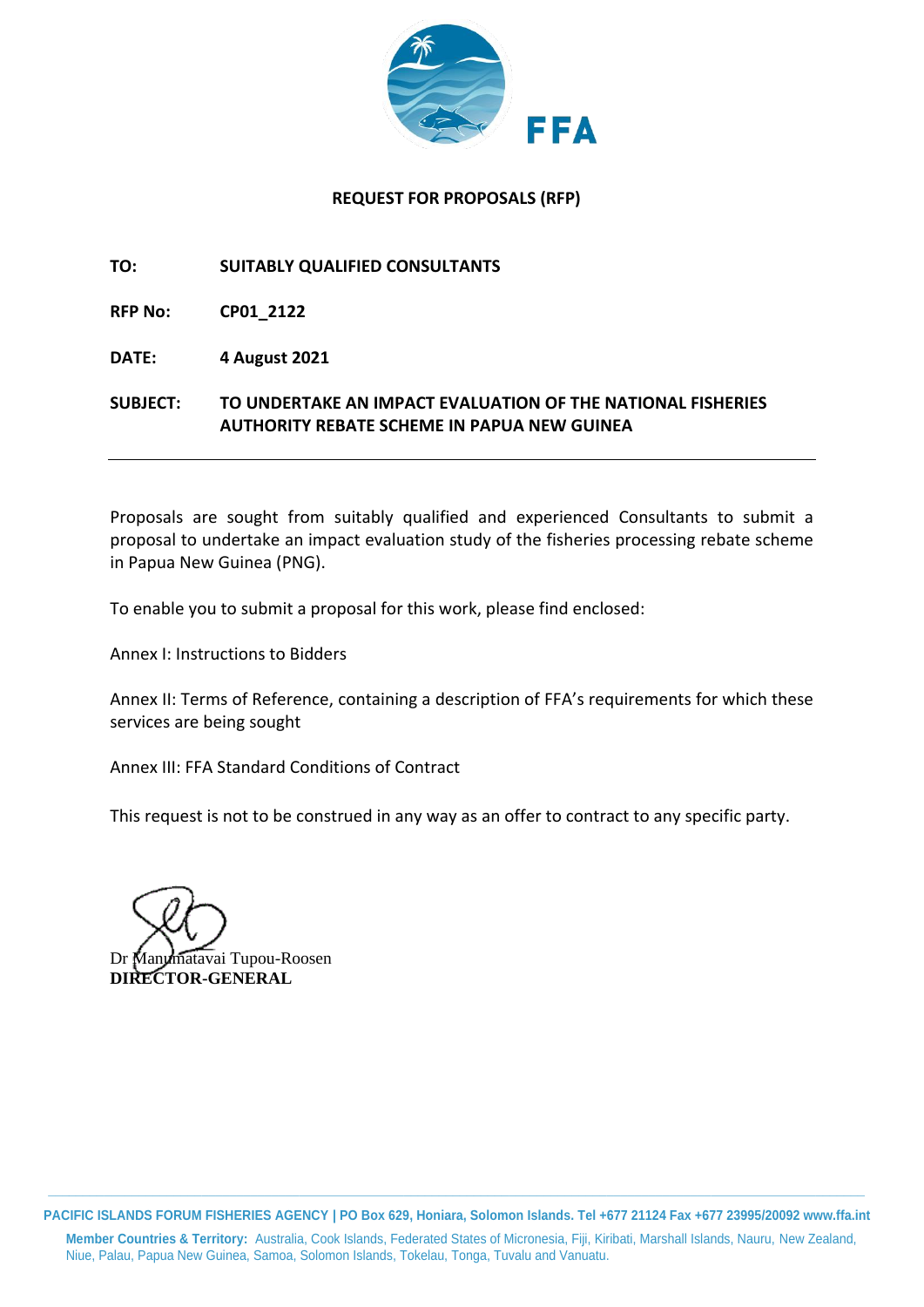**Annex I**

#### **INSTRUCTIONS TO BIDDERS**

### **RFP No: CP01\_2122**

# **TO UNDERTAKE AN IMPACT EVALUATION OF THE NATIONAL FISHERIES AUTHORITY REBATE SCHEME IN PAPUA NEW GUINEA**

### **1. Submission of Proposals**

1.1. All proposals submitted together with all correspondence and related documents shall be in English.

1.2. All prices in the proposals must be presented in United States Dollar (USD).

1.3. Any proposal received after the  $10<sup>th</sup>$  of September 2021 will be rejected. FFA may, at its discretion, extend the deadline for the submission of proposals by notifying all prospective bidders in writing. The extension of the deadline may accompany a modification of the solicitation documents prepared by FFA on its own initiative or in response to a clarification requested by a prospective bidder.

1.4. In tendering a proposal, interested parties should demonstrate a clear understanding of the Terms of Reference (TOR) as set out, with appropriate explanatory comments, proposed methodology, work plan and timeline for completion of the entire scope of work. The FFA Standard Conditions for Contract are not negotiable.

1.5. The proposal should also include:

- i. A cover letter outlining proposed methodology and the time lines for undertaking the assignment as per the Terms of Reference (Annex II);
- ii. The CV of the consultant(s) proposed to complete the work, including background and relevant experience of the consultant(s) as well as a summary of any similar work;
- iii. A separate enclosed financial proposal providing a detailed cost summary for the implementation of the work which must include the daily fee rate(s) for the consultant(s);

## **2. Period of validity of proposals**

2.1. Proposals shall remain valid for sixty (60) days after the date of Proposal submission prescribed by FFA, pursuant to the deadline clause. A Proposal valid for a shorter period may be rejected by FFA on the grounds that it is non-responsive.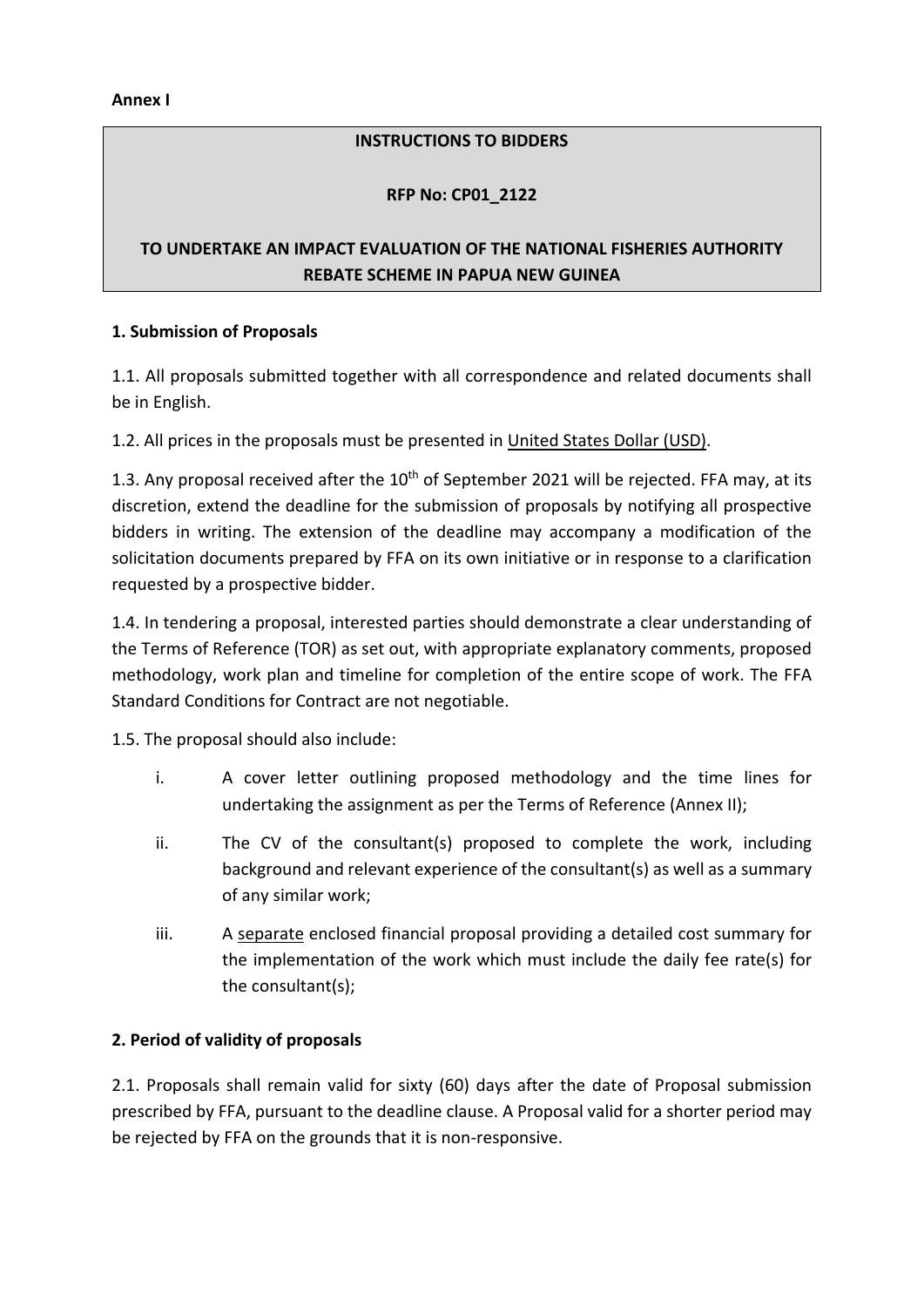2.2. In exceptional circumstances, FFA may solicit the bidder's consent to an extension of the period of validity. The request and the responses thereto shall be made in writing. A bidder granting the request will not be required nor permitted to modify their Proposal.

# **3. Outputs required**

A suitably qualified and experienced firm or team of consultants is expected to deliver the following outputs:

|       | Output                                                                                 |  |  |
|-------|----------------------------------------------------------------------------------------|--|--|
|       | Workplan and proposed schedule.                                                        |  |  |
| Ϊİ    | Draft report presented to the PNG National Fisheries Authority (NFA), FFA and relevant |  |  |
|       | stakeholders to review and comment.                                                    |  |  |
| iii I | Final report incorporating comments and feedback from NFA, FFA and stakeholders.       |  |  |

## **4. Evaluation Criteria**

A two-stage procedure will be used in evaluating the proposals, with evaluation of the technical proposal being completed prior to any price proposal reviewed and compared. The financial proposal will only be reviewed for submissions that have passed the minimum technical score of 70% of the total obtainable score in the technical proposals.

The technical proposal is evaluated on the basis of its responsiveness to the competency requirements as detailed in the evaluation criteria matrix.

| <b>Competency Requirements</b> |                                                                                                                                                                                                                                                                                    | <b>Score</b> |
|--------------------------------|------------------------------------------------------------------------------------------------------------------------------------------------------------------------------------------------------------------------------------------------------------------------------------|--------------|
|                                |                                                                                                                                                                                                                                                                                    | Weight (%)   |
|                                | Demonstrated understanding of the fisheries management context,<br>including the PNA purse seine VDS scheme, in which the rebate scheme<br>operates.<br>Practical and technical knowledge of fisheries harvesting and processing<br>operations in PNG and other developing states. | 40           |
|                                | Demonstrated experience in fisheries project evaluation, data collection<br>and analysis.<br>Knowledge and understanding of financial accounts and management.                                                                                                                     | 35           |
| п                              | Development experience in Pacific Island countries and an understanding<br>of the social and cultural context.                                                                                                                                                                     | 15           |
|                                | Tertiary qualification or relevant experience in fisheries, economics,<br>business or related field.                                                                                                                                                                               | 10           |
| <b>Total Score</b>             |                                                                                                                                                                                                                                                                                    | 100%         |
| <b>Qualification Score</b>     |                                                                                                                                                                                                                                                                                    | 70%          |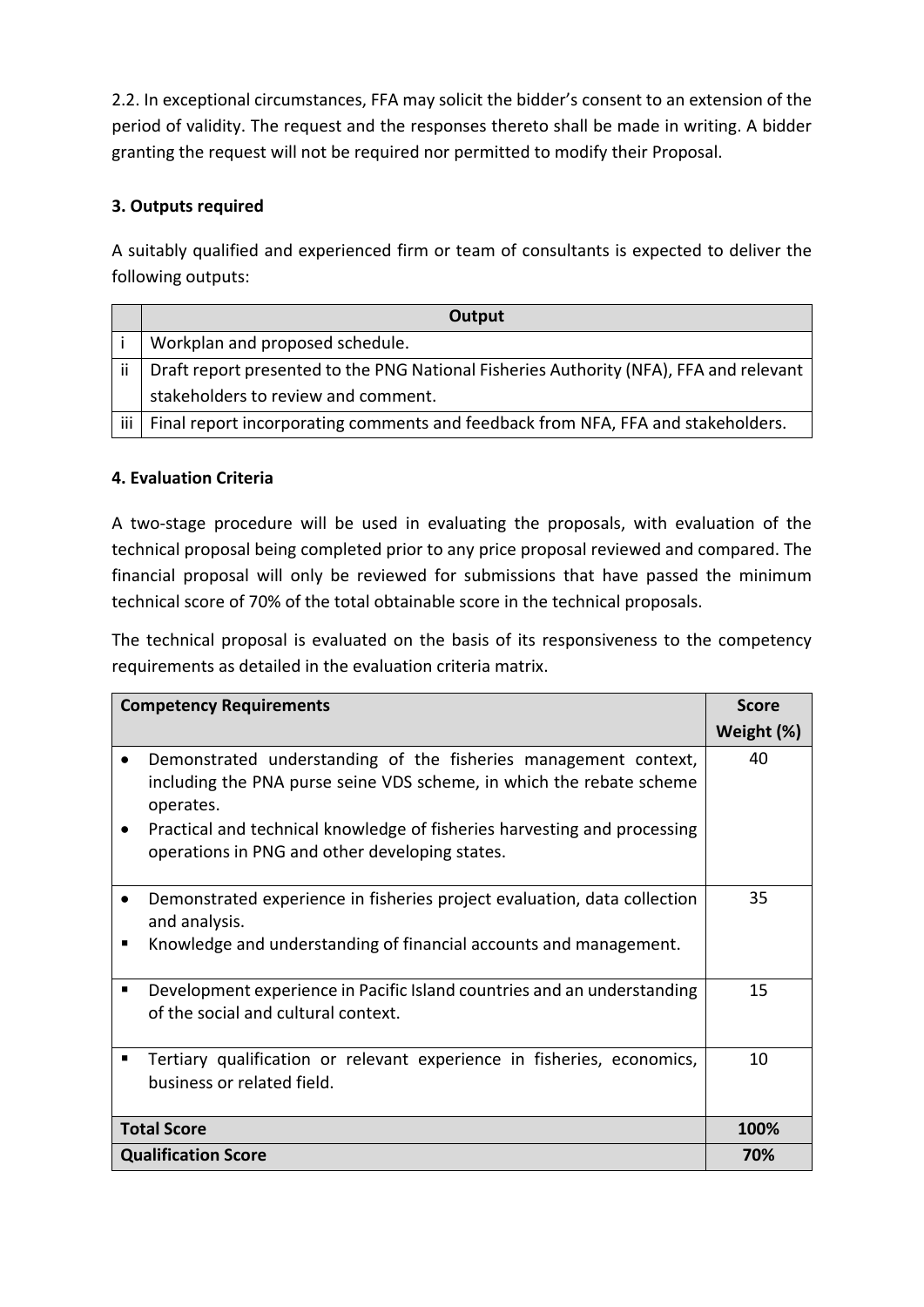In the Second Stage, the financial proposal of all bidders, who have attained a minimum of 70% score in the technical evaluation, will be compared. The contract will be awarded to the bidder(s) offering the best value for money taking into account the cumulative scores of technical and financial evaluations.

# **5. Financial Proposals**

The financial proposal should be submitted as a separate document and not included as part of the technical proposal. Financial proposals should provide a budget for the project including professional fees, travel and accommodation and any other costs associated with the completion of this work. The estimated time required for the consultancy is around four (4) months.

# **6. Request for further information**

Queries or questions are to be emailed to the Investment Facilitation Manager, email: [tony.sullivan@ffa.int](mailto:tony.sullivan@ffa.int)

# **7. Award of Contract**

FFA reserves the right to accept or reject any Proposal, and to annul the solicitation process and reject all Proposals at any time prior to award of contract, without thereby incurring any liability to the affected Bidder(s) or any obligation to inform the affected bidder(s) of the grounds for such action.

## **8. FFA's right to vary requirements at time of award.**

FFA reserves the right at the time of award of contract to vary the quantity of services and goods specified in the Request for Proposal (RFP) without any change in price or other terms and conditions.

## **9. Closing date for proposals**

Proposals should be emailed to [procurement@ffa.int](mailto:procurement@ffa.int) with the subject line heading "CP01\_2122: To undertake an impact evaluation of the NFA Rebate Scheme in Papua New Guinea".

All proposals must be received by FFA before 5.00pm (Local time), 10<sup>th</sup> September 2021.

## **10. Time**

The total period required to complete this consultancy is four (4) months.

## **11. Notification**

The names of winning bidders shall be advertised on the FFA website; [www.ffa.int/employment/tenders/tender\\_results](http://www.ffa.int/employment/tenders/tender_results)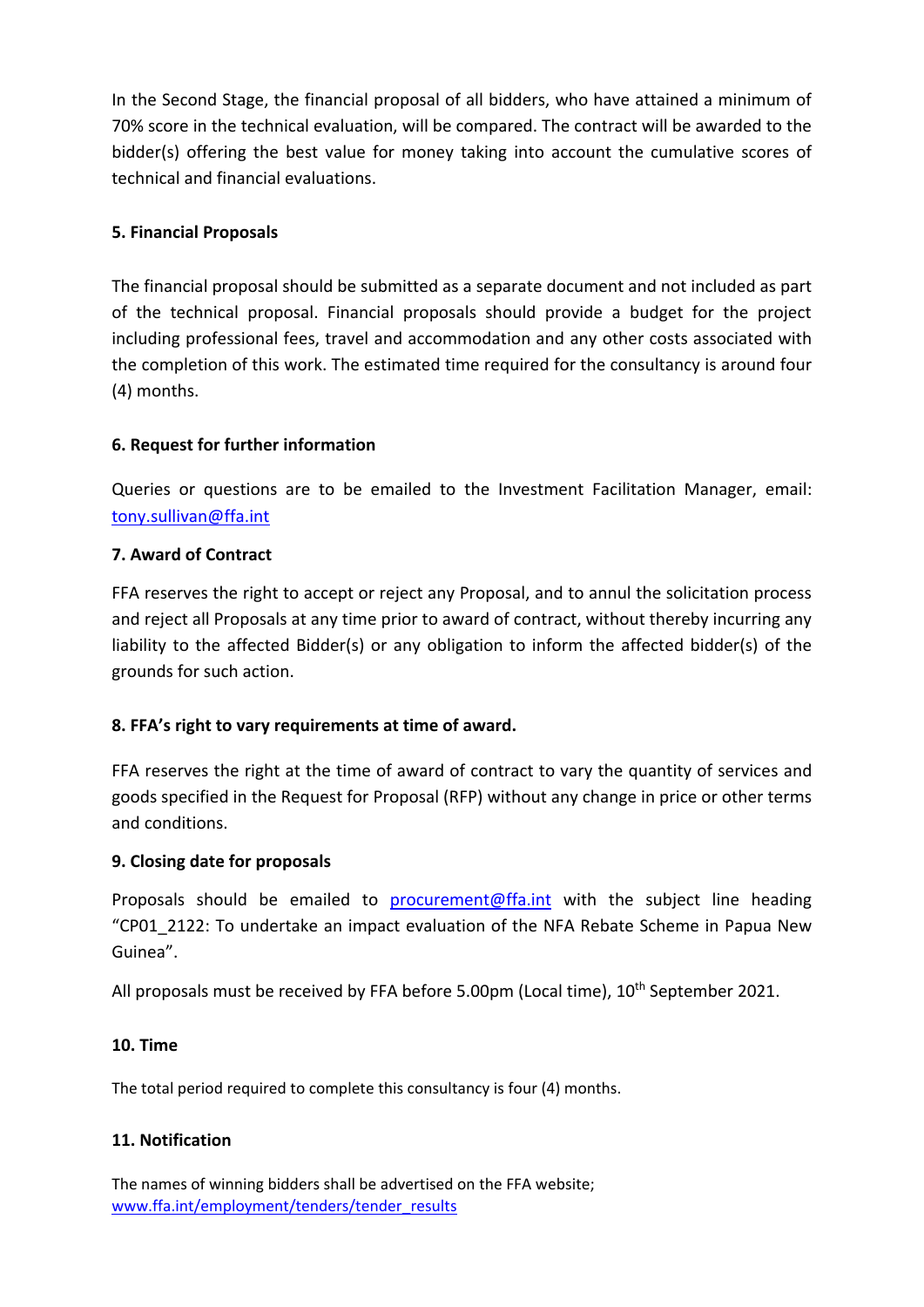**Annex II**

#### **TERMS OF REFERENCE**

#### **RFP No: CP01\_2122**

# **TO UNDERTAKE AN IMPACT EVALUATION STUDY OF THE NATIONAL FISHERIES AUTHROITY REBATE SCHEME IN PAPUA NEW GUINEA**

#### **INTRODUCTION**

The Forum Fisheries Agency (FFA) is seeking a reputable firm or team of consultants to undertake an impact evaluation study of the tuna processing rebate scheme in Papua New Guinea (PNG). The study should evaluate the impact of PNG's Government's support to the scheme, and also assess the direct and indirect benefits pre- and post-implementation of the scheme in the tuna processing sector.

#### **BACKGROUND**

In 1995, the PNG Government introduced the Tuna Domestication Policy targeted at developing onshore tuna processing through policies designed to encourage foreign direct investment in processing. This was further supported by the second-generation State Agreements which linked licencing of fishing vessels to onshore processing plants. Fishing licenses were granted to vessels associated with onshore processing on the premise that these fishing vessels would supply the PNG onshore processors with raw material.

During the initial set up and construction of the processing plants, a number of incentives were granted to investors, which included tax exemptions on construction materials and equipment, pioneer industry status, and discounted access/license fees. These latter arrangements included discounted vessel day pricing to companies in the expectation that these vessels would supply the processing plants with fish. Those investors granted 'pioneer' status also enjoyed tax free status, and free access to fish in PNG waters for agreed terms.

The first onshore processing plant in PNG was established at Madang in 1994, a second at Wewak in 2003, and a further three plants were later built in Lae in 2006, 2013 and 2017 respectively. Project agreements with the State for each of these investments contained similar incentives, terms and conditions. One further company commenced a mackerel processing operation in Lae in 1995, expanding production to include tuna in 2015.

In 2015, a study was conducted to assess the economic and financial performance of the respective companies, as well as the changing operating environment and general compliance with their respective state agreements.

The report (Audit Review of Fisheries Development State Agreements in PNG, 2016) found that significant amounts of revenue had been forgone through leakages frozen whole round tuna processing plants not processing to their full potential primarily attributable to the high volume of transhipment, as well as an overall lack of compliance with the respective state agreements.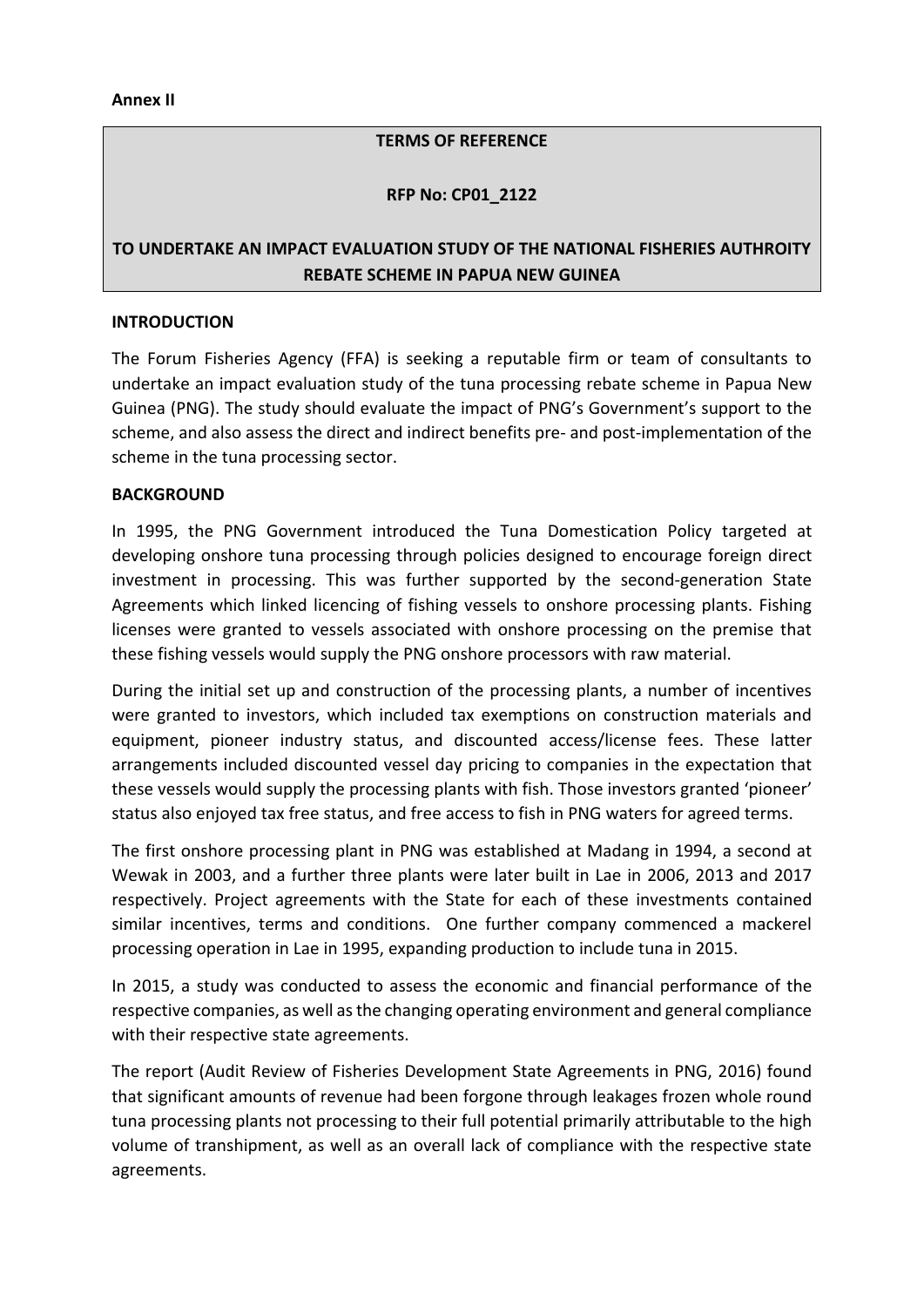One of the key recommendations of the report was for the Government to consider providing incentives through rebates, to encourage tuna fishing and processing companies to land and process more tuna onshore in PNG.

As a result, the O'Neil-Abel Government introduced the PNG Tuna Processing Rebate Scheme (RBS) in 2018 to stimulate downstream and onshore processing of tuna in PNG, through National Executive Council (NEC) decisions NG47/2017 and NG67/2017, respectively. Specifically, NG67/2017 approved the implementation of the Scheme effective from 1st January 2018 and directed the NFA to commence implementation.

The objective of the RBS has been to incentivise tuna processors to process greater volumes locally, and facilitate the growth and development of a sustainable tuna processing industry in PNG. The implementation of the scheme anticipated that increased landings and processing volumes would create positive flow-on impacts by way of employment opportunities for Papua New Guineans, associated activities and business opportunities in downstream industries, generate additional government revenue through taxes, export earnings, and social benefits through private savings and improved access to basic social services such as education and health.

In 2019, a review of the RBS was conducted on behalf of NFA to assess the performance of the scheme after two years (2018-2019) of implementation. Generally, the review concluded that the Scheme had been successful in stimulating production, jobs, and increased revenue through the sale of vessel days. The review recommended that the scheme should not be shelved but that the rebate rates should be decreased from US\$400/mt to US\$250/mt. The Fisheries Board subsequently directed that the rebates should be \$308/mt from 2019 onwards.

## **OBJECTIVES**

The fisheries sector has been identified as one of the key economic drivers of the PNG economy. Embedded in the overarching Government policy blueprints is the desire for the fisheries sector to stimulate economic development and growth. A key government policy directive for the sector is to focus on downstream and onshore processing of raw tuna in the country. The rational is that onshore processing, coupled with upstream and downstream activities will have a multiplier effect through increased employment, export volumes and earnings, as well as taxes to fund public services such as health and education. These key indicators are often used by Government to measure fisheries' contribution to economic growth.

This study will generally evaluate the impact of the Government support, provided through the Rebate Scheme. The study should evaluate the direct and indirect, intended and unintended impacts, before and after the implementation of scheme in the tuna processing sector.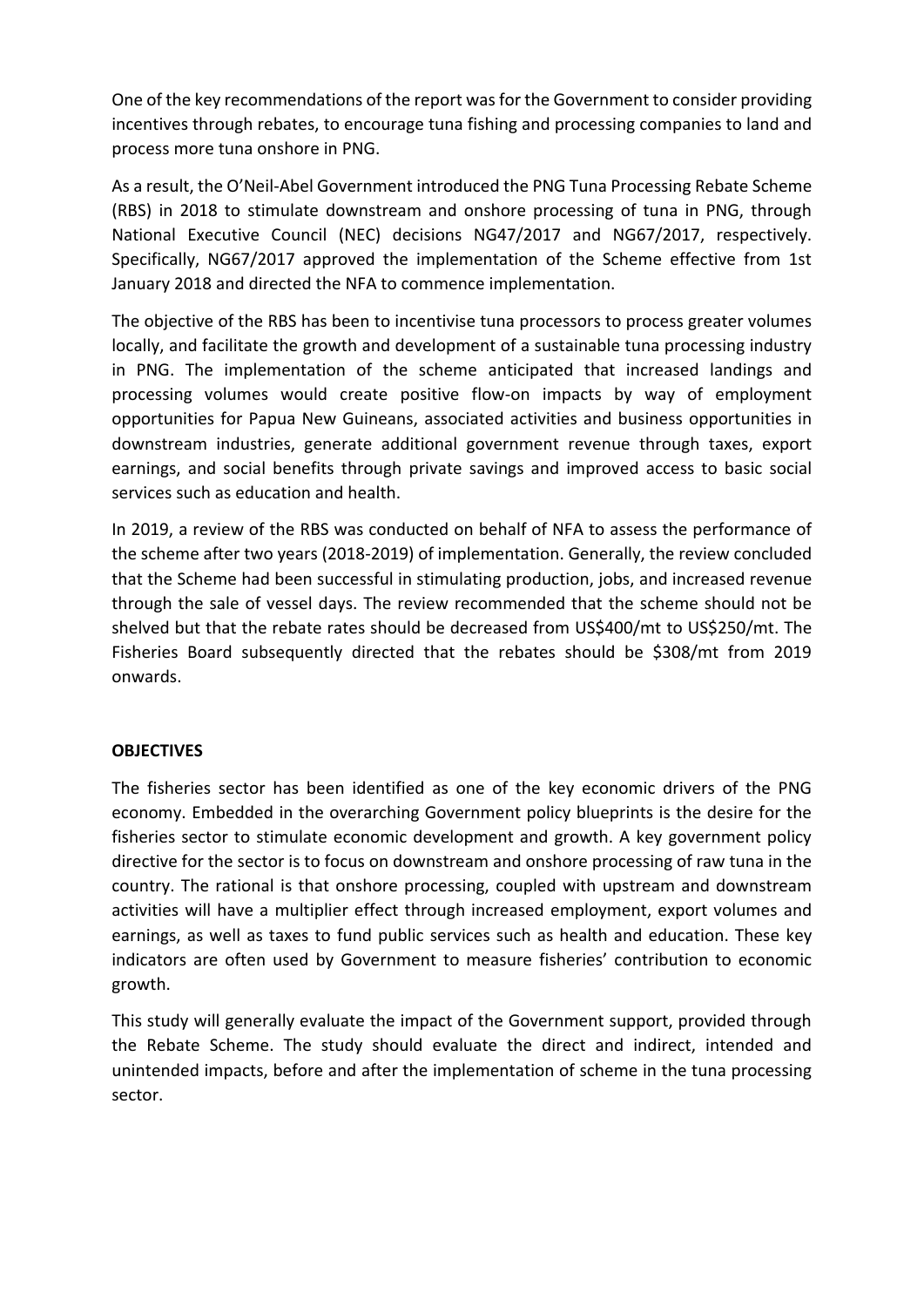## **ACTIVITIES**

The scope of work entails three key areas;

- i) Review current operating policies and regulations, and their impacts;
	- Review and comment on the domestic policy environment and regulatory environment affecting the tuna industry. This should include, but not be limited to, the Tuna Domestication Policy, State Agreements, the Rebate Scheme policy documents and the Audit of State Agreements 2016.
	- Review and comment on the regional policy environment affecting the purse seine tuna industry
- ii) Evaluation of the impacts of the Rebate Scheme on the operational costs of processing tuna in PNG;
	- Financial performance of the companies profit and loss, taxes/liabilities, export earnings
	- Operating Costs cost of goods manufacturing, wages and salaries, repair and maintenance, depreciation, etc.
	- Cost of utilities water, power, telecommunication, transportation (freight), fuel
	- Costs and logistics of landing tuna in PNG, and relationships between processors and suppliers.
	- evaluate contributions to the gross domestic product gross value added (GVA)
	- Other impacts e.g. Impacts on fleets as a consequence of the removal of access concessions.
- iii) Evaluate the impact of the Rebate Scheme on potential key indicators, which may include;
	- Revenue generation to PNG as the resource owner, including access fees and tax
	- Catch volumes and landings by company and fleet.
	- Cold storage and processing throughput into cold storage and production line.
	- Domestic and external trade local consumption by product, exports of processed products (canned, loins), exports of frozen whole round tuna.
	- Employment direct and indirect employment (and the specific components thereof).

## **APPROACH**

The study will be outsourced to a qualified and reputable firm or team of consultants. The terms and conditions of the study will be specified in the Contract executed between the Forum Fisheries Agency (FFA) and the successful bidder.

The successful bidder is expected to work closely with the National Fisheries Authority and adopt the following approach.

 Conduct a desk review of the Rebate Scheme that builds on previous work which will be made available to the successful bidder.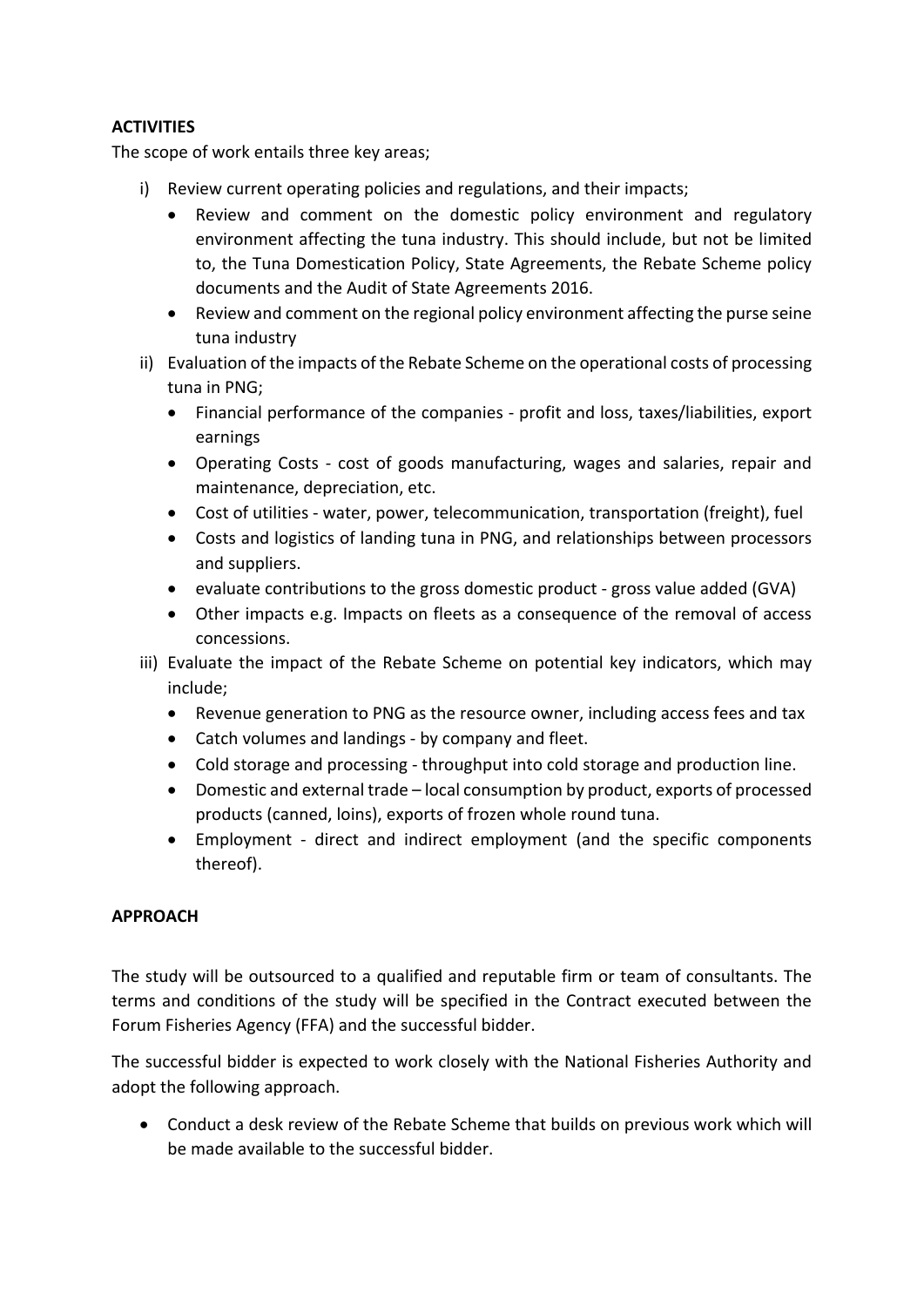- Prepare an inception report that defines and outlines the methodology key evaluation questions, evaluation design, implementation plans, and data collection strategy.
- Prepare and present the draft report on the Rebate Scheme to NFA and FFA, highlighting the empirical methods applied, and the preliminary impact evaluation results.
- Produce a final report and presentation to NFA, FFA and stakeholders.

### **OPERATIONAL ARRANGEMENT**

The consultant will report directly to the Director of Fisheries Development. The FFA Investment Facilitation Manager will be the first point of contact for any enquiries. The Consultant shall liaise closely and take into account advice and recommendations made by FFA staff in relation to the Consultancy and other matters related thereto.

### **ASSISTANCE TO BE PROVIDED BY NFA and FFA.**

- 1. As far as possible, provision of necessary documents, on a confidential basis if necessary, to the consultant upon request.
- 2. Liaison with relevant stakeholders as required, including official notification to advise the nature of the project and requesting cooperation.

#### **OUTPUT/MILESTONES**

| Output                                           | Proposed time line                |
|--------------------------------------------------|-----------------------------------|
| Work Plan and proposed schedule, to include:     | Within two weeks of contract      |
| Key evaluation questions<br>٠                    | signature                         |
| Evaluation design, approach and methodology      |                                   |
| Implementation plan<br>п                         |                                   |
| Data collection approach<br>п                    |                                   |
| Engagement strategy<br>п                         |                                   |
|                                                  |                                   |
| Draft report presented to the NFA and FFA.       | after<br>Ten<br>weeks<br>contract |
| <b>Executive Summary</b><br>٠                    | signature                         |
| Description of the Scheme<br>п                   |                                   |
| Purpose of the evaluation                        |                                   |
| <b>Evaluation methods</b><br>п                   |                                   |
| Findings<br>п                                    |                                   |
| Conclusions<br>п                                 |                                   |
| Recommendations                                  |                                   |
|                                                  |                                   |
| Final report incorporating comments and feedback | Two weeks after review<br>and     |
| from NFA, FFA and other stakeholders.            | comments by NFA, FFA and          |
|                                                  | stakeholders.                     |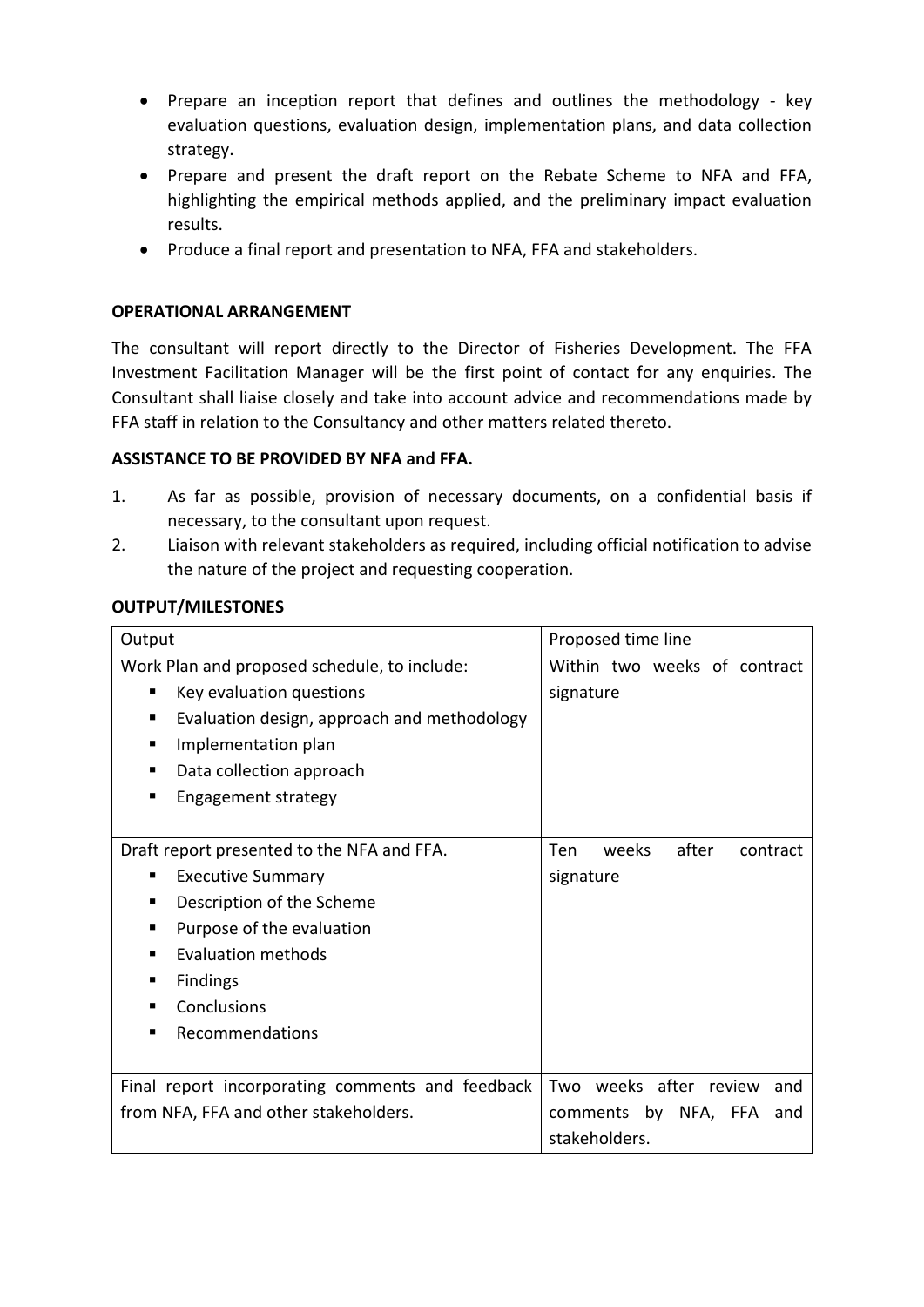### **AWARD OF CONTRACT**

FFA reserves the right to accept or reject any Proposal, and to annul the solicitation process and reject all Proposals at any time prior to award of contract, without thereby incurring any liability to the affected Bidder(s) or any obligation to inform the affected bidder(s) of the grounds for such action.

### **FFA'S RIGHTS TO VARY REQUIREMENT AT TIME OF AWARD**

FFA reserves the right at the time of award of contract to vary the quantity of services and goods specified in the Request for Proposal (RFP) without any change in price or other terms and conditions.

### **CLOSING DATE FOR PROPOSALS**

Proposals should be emailed to **[procurement@ffa.int](mailto:procurement@ffa.int)** with the subject line heading

"CP01\_2122: To undertake an impact evaluation of the NFA Rebate Scheme in Papua New Guinea.

All proposals must be received by FFA before 5.00pm, 10th September 2021.

Please note that the FFA Standard Conditions of Contract are not negotiable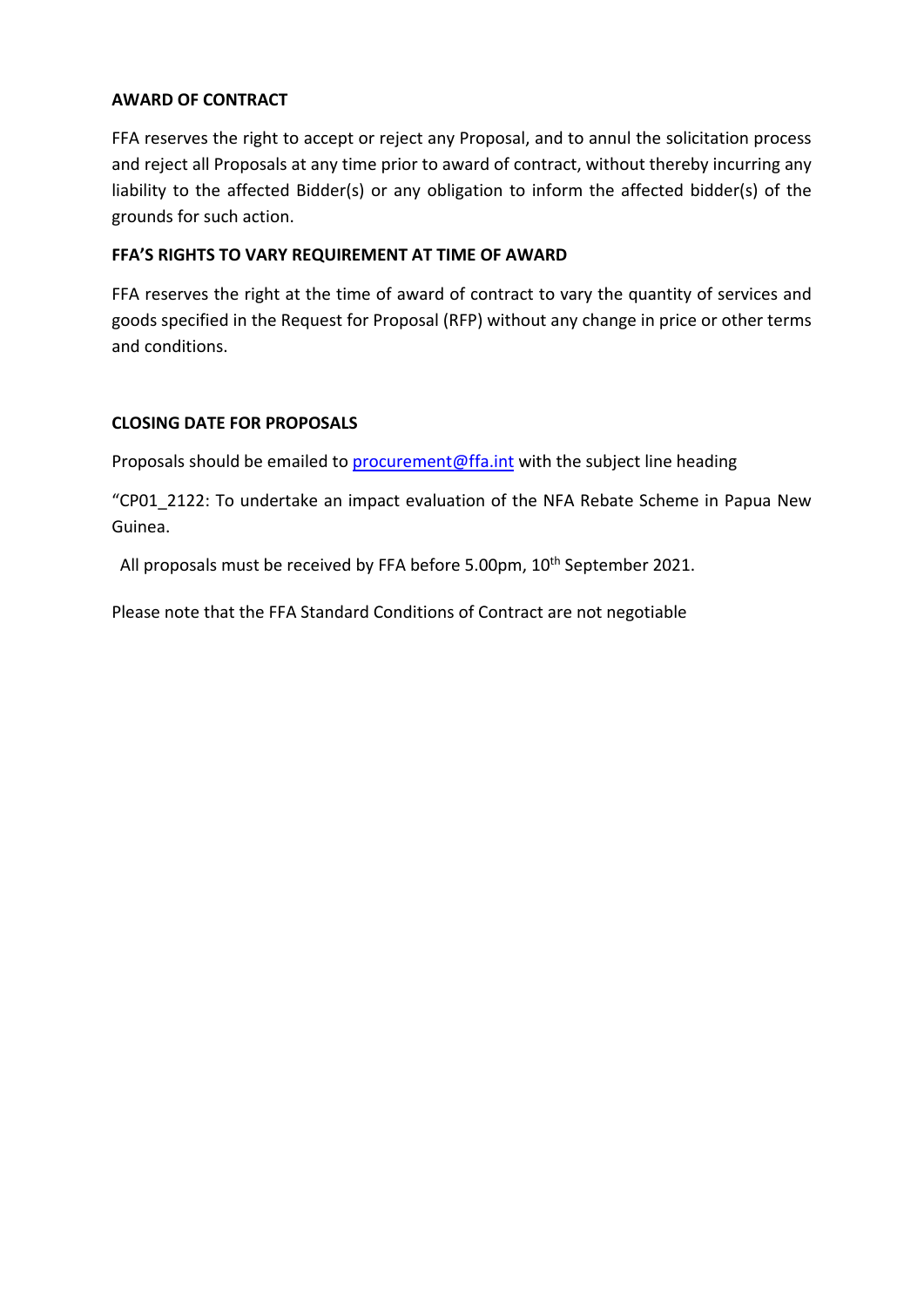#### **Annex III**

### **FFA STANDARD CONDITIONS OF CONTRACT**

#### **1. Definitions**

- 1.1 In this Contract:
	- (a) "Consultancy Services" means the Consultancy Services described in Schedule A;
	- (b) "Memorandum of Agreement" means the agreement executed by and between FFA and the Consultants in which these Conditions have been incorporated by reference;
	- (c) "FFA" means the South Pacific Forum Fisheries Agency, based in Honiara, Solomon Islands;
	- (d) "Contract" means the Memorandum of Agreement together with these Conditions and all other schedules and documents, if any, annexed to the Memorandum of Agreement or incorporated therein and intended to form part of the contractual relationship between the parties;
	- (e) "Confidential Information" means information that:
		- (i) is by its nature confidential;
		- (ii) is designated by FFA as confidential;
		- (iii) the Consultant knows or ought to know is confidential;

but does not include information which:

- is or becomes public knowledge other than by breach of this Contract;
- is in the possession of the Consultant without restriction in relation to disclosure before the date of receipt from FFA;
- has been independently developed or acquired by the Consultant.
- (f) "Usual Place of Residence" means the place of residence of the Consultants during the duration of the consultancy, as designated in the Memorandum of Agreement;
- (g) "Term of Engagement" means the entire period during which the Consultants will be expected to perform the Consultancy Services.
- 1.2 Words importing a gender include any other gender.
- 1.3 Words in the singular number include the plural and words in the plural number include the singular.
- 1.4 Clause headings in this Contract are for convenient reference only and have no effect in limiting or extending the language of the provisions to which they refer.
- 1.5 A reference to a Schedule is a reference to a Schedule to this Contract and includes such Schedule as amended or replaced from time to time by agreement in writing between the parties.

#### **2. Fees**

2.1 FFA shall pay fees to the Consultants in respect of the Consultancy Services at the rate and in the currency specified in Schedule B to the Memorandum of Agreement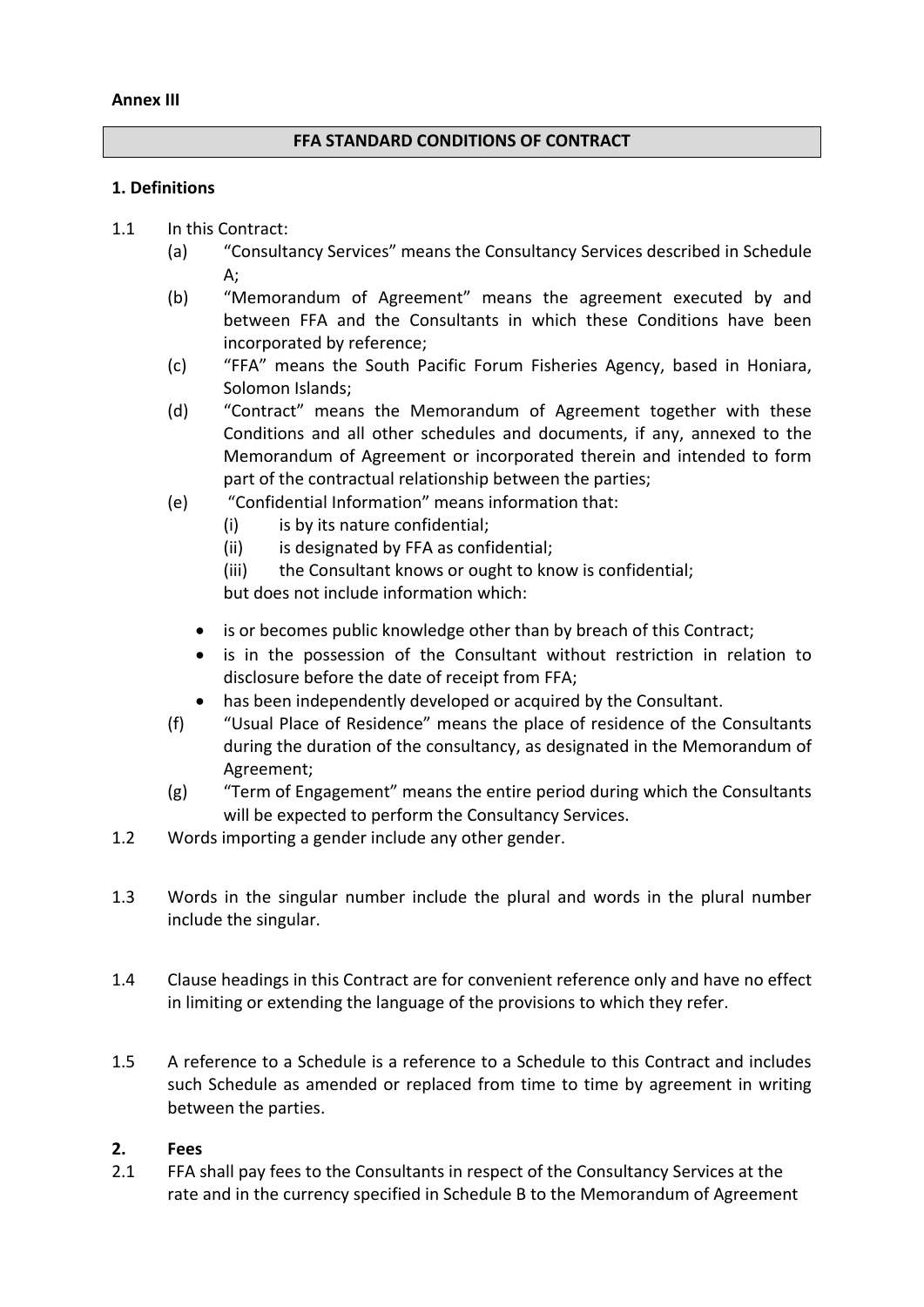on the basis of time spent by the Consultants in performing the Consultancy Services. For the purpose of determining the amount of such fees:

- (a) Where the fees are expressed in terms of a daily rate the time spent in performing the Consultancy Services shall be determined solely on the basis of the number of days actually worked by the Consultant in performing the Consultancy Services, including travel time.
- 2.2 Except as otherwise agreed between FFA and the Consultant, no fees will be paid in respect of work performed other than during the Term of Engagement.

# **3. Expenses**

- 3.1 In addition to the fees specified in clause 2, FFA shall pay to or reimburse the Consultants for the following allowances, costs and expenses:
	- (a) A daily subsistence allowance (DSA) at standard FFA rates for every day during the term of engagement during which the Consultant shall be absent from the Usual Place of Residence for the purpose of performing the Consultancy Services; provided that DSA will be paid for the day of departure from the Usual Place of Residence but not for the day of return thereto. The DSA covers all accommodation charges, including government taxes (where applicable), meals, laundry and incidental expenses.
	- (b) All transportation costs properly and reasonably incurred by the Consultant in travelling for the purposes of the Consultancy Services whether within the Country of Assignment or elsewhere, including the cost of transportation by an appropriate means of public transport between the Usual Place of Residence and the nearest convenient international airport and the cost of economy class air travel.
	- (c) All other reasonable out-of-pocket expenses of the Consultants arising directly out of the performance of the Consultancy Services, including communications charges, airport and departure taxes, visa fees, taxi fares, and photocopying charges.

## **4. Payment of Fees, Costs and Expenses**

- 4.1 The consultancy fees payable under the Contract will be paid to the consultants in accordance with Schedule B and to the satisfaction of the FFA.
- 4.2 Where the Consultancy Services have not been performed to the satisfaction of FFA, FFA may withhold the balance of the fees in whole or in part and may:
	- (a) require the Consultant to carry out whatever additional work is required to complete the Consultancy Services to the satisfaction of FFA; or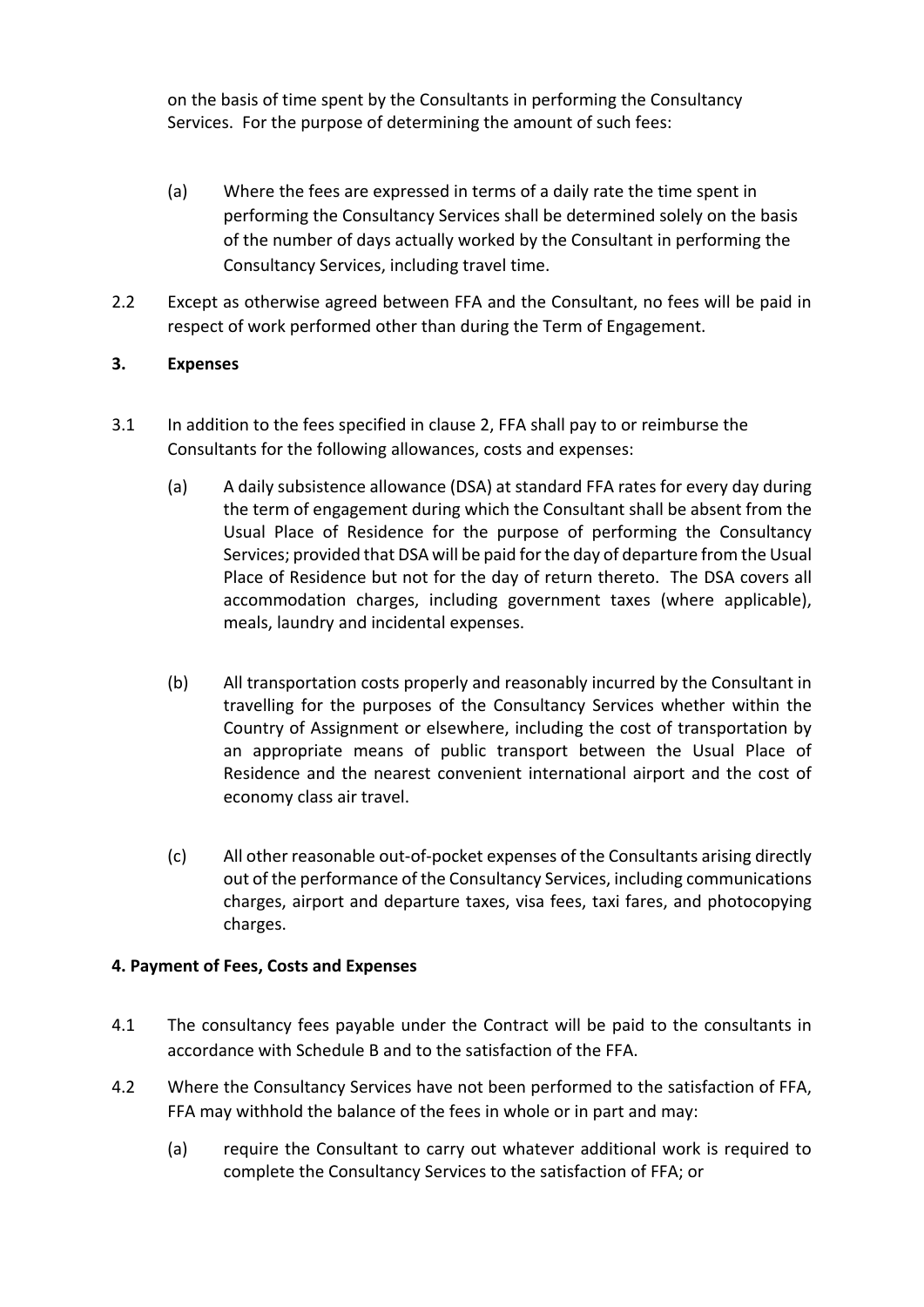- (b) terminate the Contract forthwith without prejudice to any right of action or remedy which has accrued or which may accrue in favour of FFA.
- 4.3 The travel costs and DSA (other than those paid in advance by FFA under Schedule B) shall be paid by FFA upon written application made by the Consultant to FFA, supported by such receipts or other evidence as FFA may reasonably require to establish that the Consultant was absent for the purpose of the Consultancy Services from the Usual Place of Residence. Where an advance of DSA has been made, FFA shall require the Consultant to complete a reconciliation of advance against actual entitlement.
- 4.4 Printing and distribution costs and reimbursable costs and expenses referred to in clause 3 shall be paid by FFA upon written application made by the Consultant to FFA, supported by such receipts or other evidence as FFA may reasonably require to establish that that the expenditure was incurred in the amount and currency and in the manner claimed.
- 4.5 Unless otherwise agreed between the 'Consultants; and FFA, the fees shall be paid in the currency specified in Schedule B. All travel costs, allowances, and out-of-pocket expenses shall be paid either in the currency in which the same were incurred or in US dollars or partly in one currency and partly in the other, as FFA shall reasonably determine in consultation with the 'Consultants'.
- 4.6 Whenever it shall be necessary to determine the equivalent of an amount in one currency in terms of another, the conversion shall be made at the rate which FFA shall determine was applicable at the time and place when the Consultants incurred the expenditure or converted currency into the currency of expenditure, whichever first occurred.

#### **5. Medical and Insurance**

All medical insurance costs shall be borne by the Consultant and FFA shall be under no liability in respect of medical expenses of the Consultants.

## **6. Indemnity**

6.1 Subject to the provisions of this Contract, the Consultants shall at all times indemnify

and hold harmless FFA, its officers, employees and agents (in this clause referred to as "those indemnified") from and against any loss (including legal costs and expenses on a solicitor/own client basis), or liability, reasonably incurred or suffered by any of those indemnified arising from any claim, suit, demand, action or proceeding by any person against any of those indemnified where such loss or liability was caused by any wilful, unlawful or negligent act or omission of the Consultants in connection with this Contract.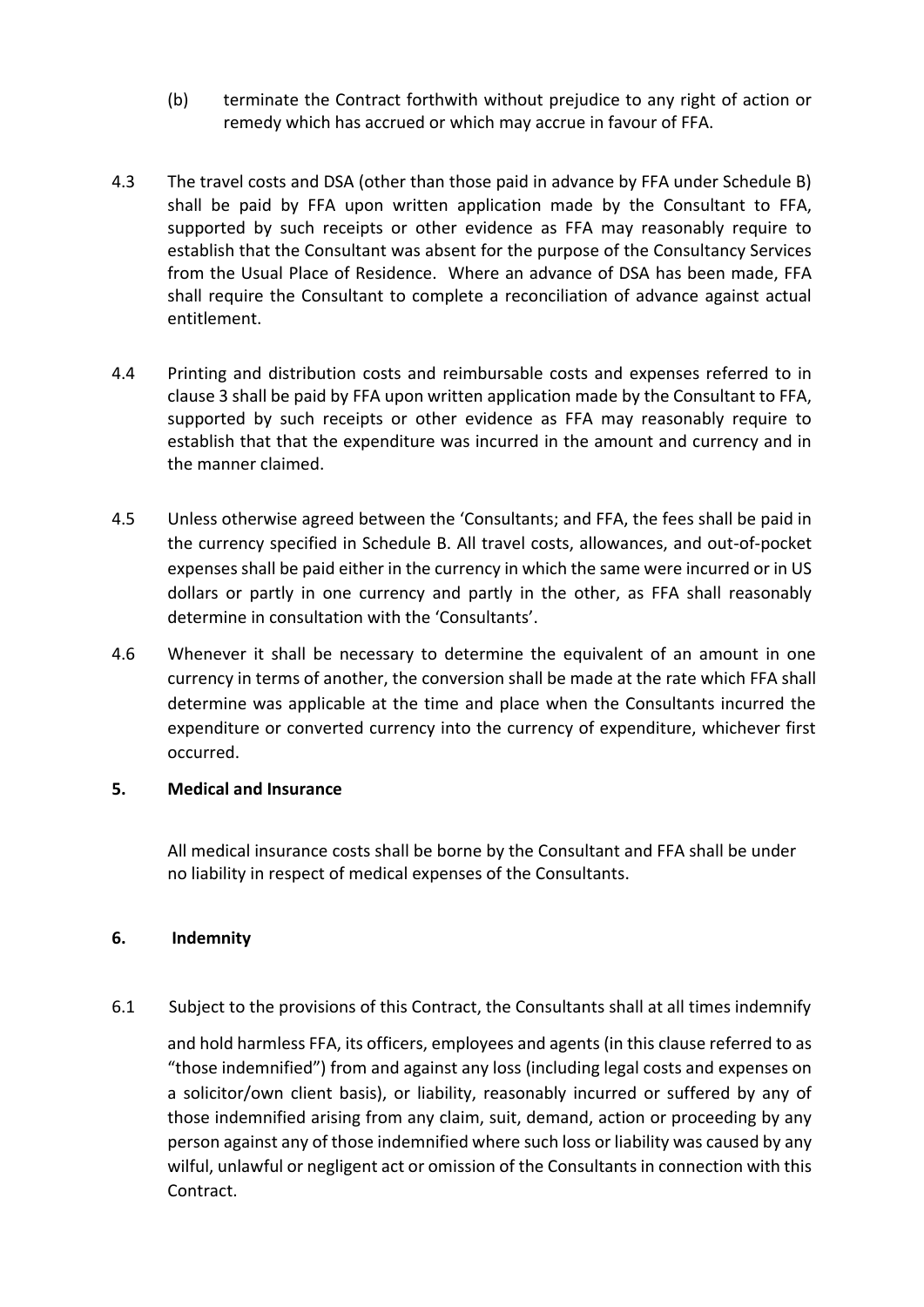- 6.2 The Consultants' liability to indemnify FFA under clause 6.1 shall be reduced proportionately to the extent that any act or omission of FFA or its officers, employees or agents contributed to the loss or liability.
- 6.3 The indemnity referred to in clause 6.1 shall survive the expiration or termination of this Contract.

### **7. General Covenants**

- 7.1 The Consultants covenant and agree that:
	- (a) During the Term of Engagement they shall devote the whole of their time and attention to the performance of the Consultancy Services and shall at all times act with due diligence and efficiency and in accordance with the Terms of Reference. They shall make or assist in making all such reports and recommendations as may be contemplated by the Terms of Reference and shall at all times cooperate with FFA, its employees and agents. After the termination of the engagement they shall continue to cooperate with FFA to such reasonable extent as may be necessary to clarify or explain any reports or recommendations made by them.
	- (b) At all times they shall act with appropriate propriety and in particular, refrain from making any public statement concerning the Consultancy Services without the prior approval of FFA.
	- (c) They shall have no authority to commit FFA in any way whatsoever and shall make this clear as circumstances warrant.
	- (d) They shall report immediately to FFA any circumstances or events which might reasonably be expected to hinder or prejudice the performance of the Consultancy Services, including circumstances and events relating to his transportation and accommodation.
	- (e) All reports, notes, drawings, specifications, statistics, plans and other documents and data compiled or made by the Consultants while performing the Consultancy Services shall be the property of FFA and upon termination of the engagement shall be disposed of as FFA may direct. The Consultants may retain copies of such documents and data but shall not use the same for purposes unrelated to the Consultancy Services without the prior approval of FFA.
- **8. Conflict of Interest**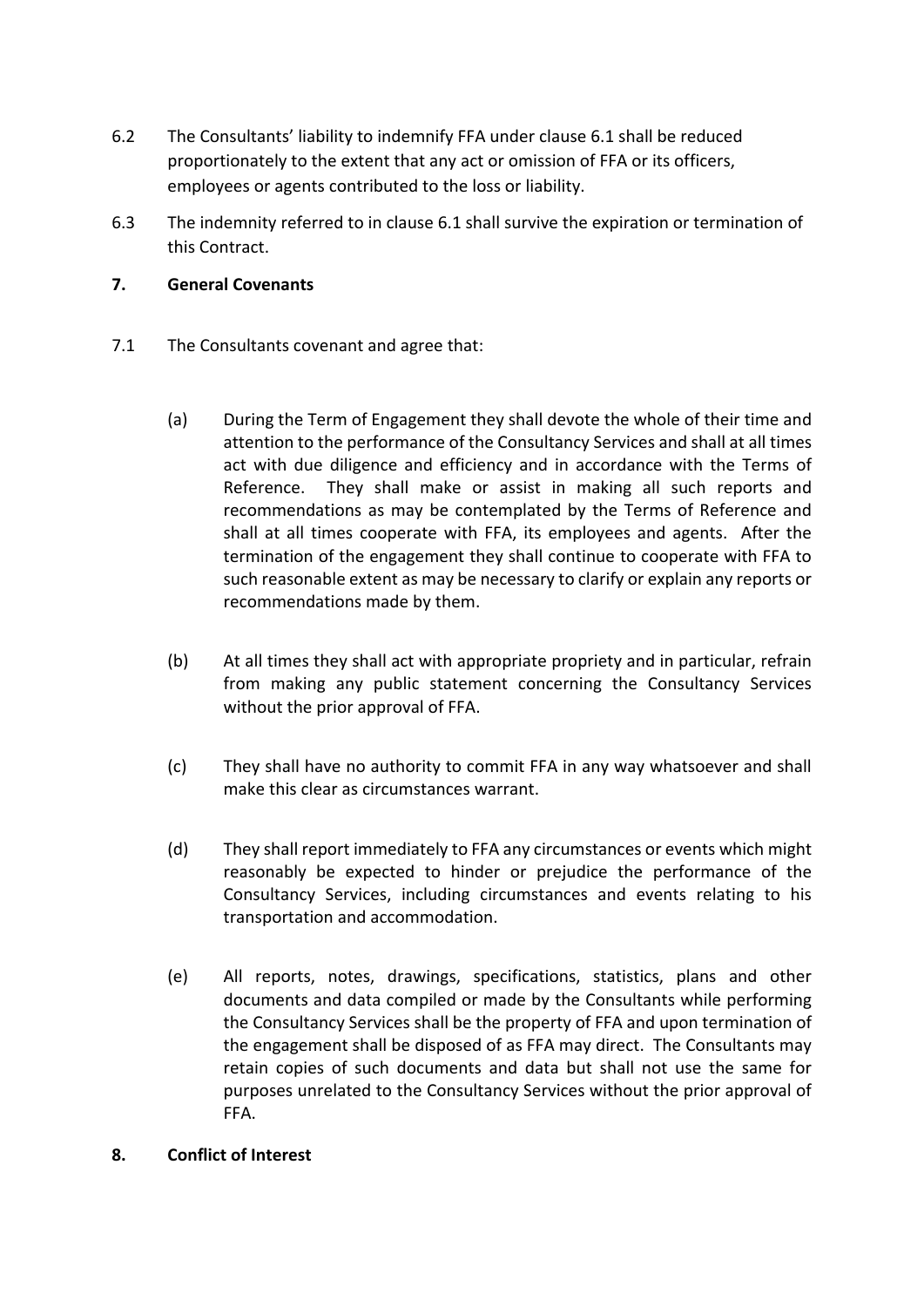- 8.1 The Consultants warrants that, to the best of their knowledge, at the date of signing this Contract, no conflict of interest exists or is likely to arise in the performance of his obligations under this Contract.
- 8.2 If during the Term of Engagement a conflict of interest arises, or appears likely to arise, the Consultants undertake to notify FFA immediately in writing and to take such steps as FFA may reasonably require to resolve or otherwise deal with the conflict. If the Consultants fail to notify FFA or are unable or unwilling to resolve or deal with the conflict as required, FFA may terminate this Contract in accordance with the provisions of clause 10.
- 8.3 The Consultants shall not engage in any activity or obtain any interest during the Term of Engagement that is likely to conflict with or restrict the Consultants in providing the Consultancy Services to FFA fairly and independently.

## **9. Disclosure of Information**

- 9.1 The Consultants shall not, without the prior written approval of FFA, disclose to any person other than FFA, any Confidential Information. In giving written approval, FFA may impose such terms and conditions as it thinks fit.
- 9.2 FFA may at any time require the Consultants to give a written undertaking, in a form required by FFA, relating to the non-disclosure of Confidential Information. The Consultants shall promptly arrange for all such undertakings to be given.
- 9.3 The obligation on the Consultants under this clause shall not be taken to have been breached where the information referred to is legally required to be disclosed.

## **10. Termination**

10.1 FFA may, at any time by written notice, terminate this Contract in whole or in part.

If this Contract is so terminated, FFA shall be liable only for:

- (a) payment under the payment provisions of this Contract for Consultancy Services rendered before the effective date of termination; and
- (b) subject to clauses 10.3 and 10.4, any reasonable costs incurred by the Consultants and directly attributable to the termination or partial termination of this Contract.
- 1.2 Upon receipt of a notice of termination the Consultants shall:
	- (a) stop work as specified in the notice;
	- (b) take all available steps to minimize loss resulting from that termination;
	- (c) continue work on any part of the Consultancy Services not affected by the notice.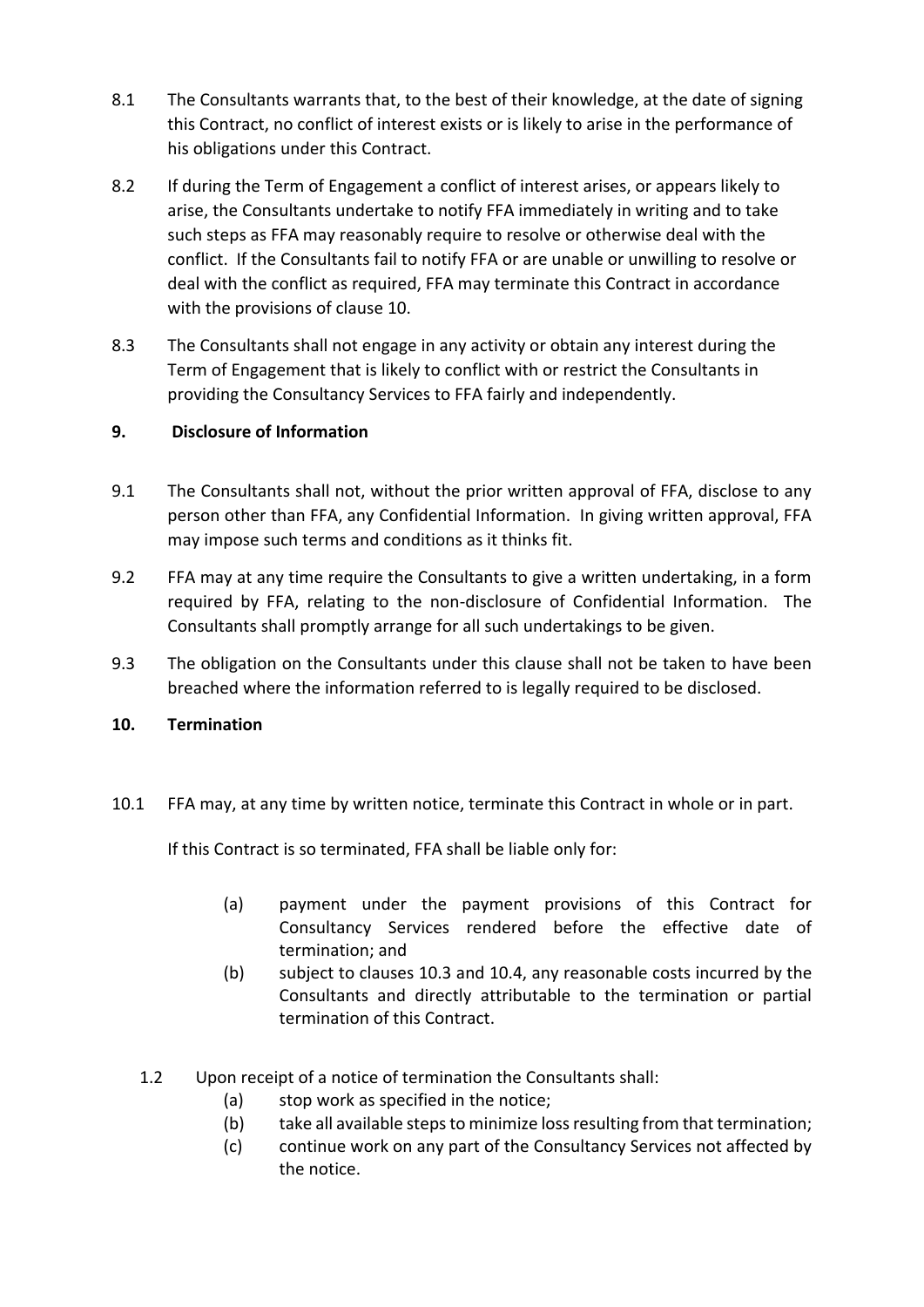- 10.3 In the event of partial termination FFA's liability to pay fees under Schedule B shall, in the absence of agreement to the contrary, abate proportionately to the reduction in the Consultancy Services.
- 10.4 FFA shall not be liable to pay compensation in an amount which would, in addition to any amounts paid or due, or becoming due, to the Consultants under this Contract, together exceed the total fees set out in Schedule B.

# **11. Default**

11.1 If either party is in default under this Contract on account of the failure to perform or observe any obligation or undertaking to be performed or observed on its part under this Contract, the party not in default may terminate this Contract in whole or in part without prejudice to any right of action or remedy which has accrued or which may accrue in favour of either party.

## **12. Waiver**

12.1 A waiver by either party in respect of any breach of a condition or provision of this Contract shall not be deemed to be a waiver in respect of any continuing or subsequent breach of that provision, or breach of any other provision. The failure of either party to enforce at any time any of the provisions of this Contract shall in no way be interpreted as a waiver of such provision.

## **13. Notices**

- 13.1 Any notice, request or other communication to be given or served pursuant to this Contract shall be in writing and dealt with as follows:
	- (a) if given by the Consultants to FFA, addressed and forwarded to the Director-General, Forum Fisheries Agency, P.O. Box 629, Honiara, Solomon Islands. Fax: (+677) 23995.
	- (b) if given by FFA to the Consultants, signed by the Director-General or Deputy Director–General and forwarded to the Consultants at the Usual Place of Residence.
- 13.2 Any such notice, request or other communication shall be delivered by hand or sent by pre-paid registered post, facsimile or telex to the address of the party to which it is sent.
- 13.3 Any notice, request or other communication will be deemed to be received:
	- (a) if delivered personally, on the date of delivery;
	- (b) if sent by pre-paid registered post, on the day that the acknowledgment of delivery is completed by the recipient; and
	- (c) if sent by facsimile, on the business day next following the day of despatch providing that the sender receives an "OK" code in respect of the transmission and is not notified by the recipient by close of business